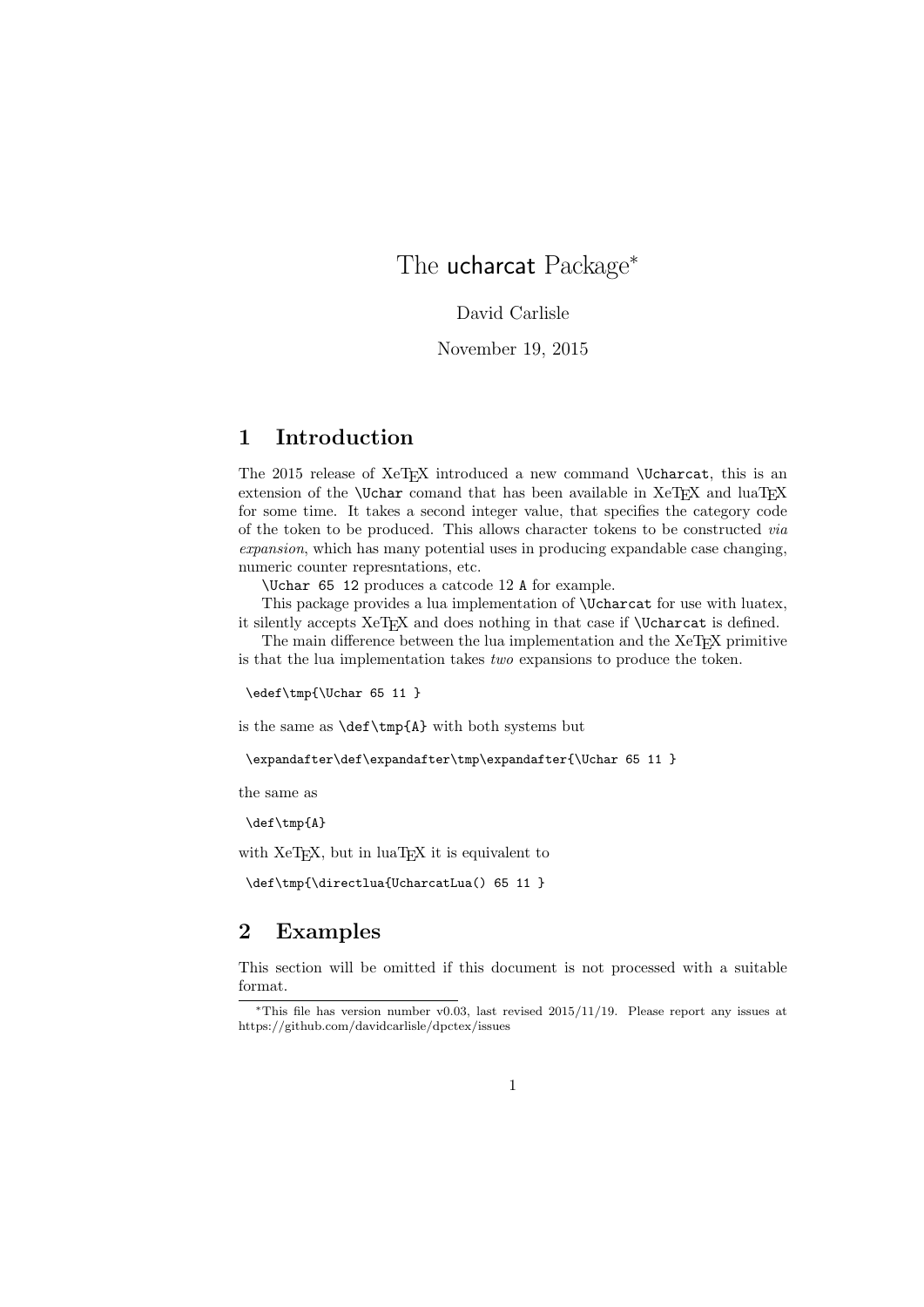- \Ucharcat 65 11 A is a capital A.
- \Ucharcat 65 12 This is a catcode 12 A: yes.
- \Ucharcat 65 1 and \Ucharcat 65 2 Bold is grouped by catcode 1 and 2 A.

## 3 Implementation

Note that the current implementation uses \directlua and a dedicated luatex catcode array. Hans hagen made some useful comments and pointers to alternative implementation using \luafunction in the luatex list thread http://tug.org/pipermail/luatex/2015-May/005199.html For now keeping with the simpler initial approach as there is no built in support for **\luafunction** in the LATEX format yet. (No hook to save function definition in the format)

1  $\langle *package \rangle$ 

```
On classic T<sub>E</sub>X or old XeT<sub>E</sub>X, stop.
2 \ifx\directlua\@undefined
3 \ifx\Ucharcat\@undefined
4 \ifx\XeTeXinterchartokenstate\@undefined
5 \PackageError{ucharcat}
6 {\string\Ucharcat\space may only be used with xetex and luatex}
7 {skipping package}
8 \else
9 \PackageError{ucharcat}
10 {\string\Ucharcat\space is defined in xetex releases from 2015 only}
11 {skipping package}
12 \iota13 \text{ t}14 \expandafter\endinput
15 \setminus fi
```
Current latex formats (from 2015/11/01) define an allocator for catcode tables otherwise just use one (near) the top of the range (hex 7FFF).

```
16 \ifx\newcatcodetable\@undefined
17 \chardef\ucharcat@table"7000
18 \directlua{tex.enableprimitives("",{"initcatcodetable"})}
19 \initcatcodetable\ucharcat@table
20 \else
21 \newcatcodetable\ucharcat@table
22 \fi
   lua print function
23 \directlua{%
24 local nt = newtoken or token
```